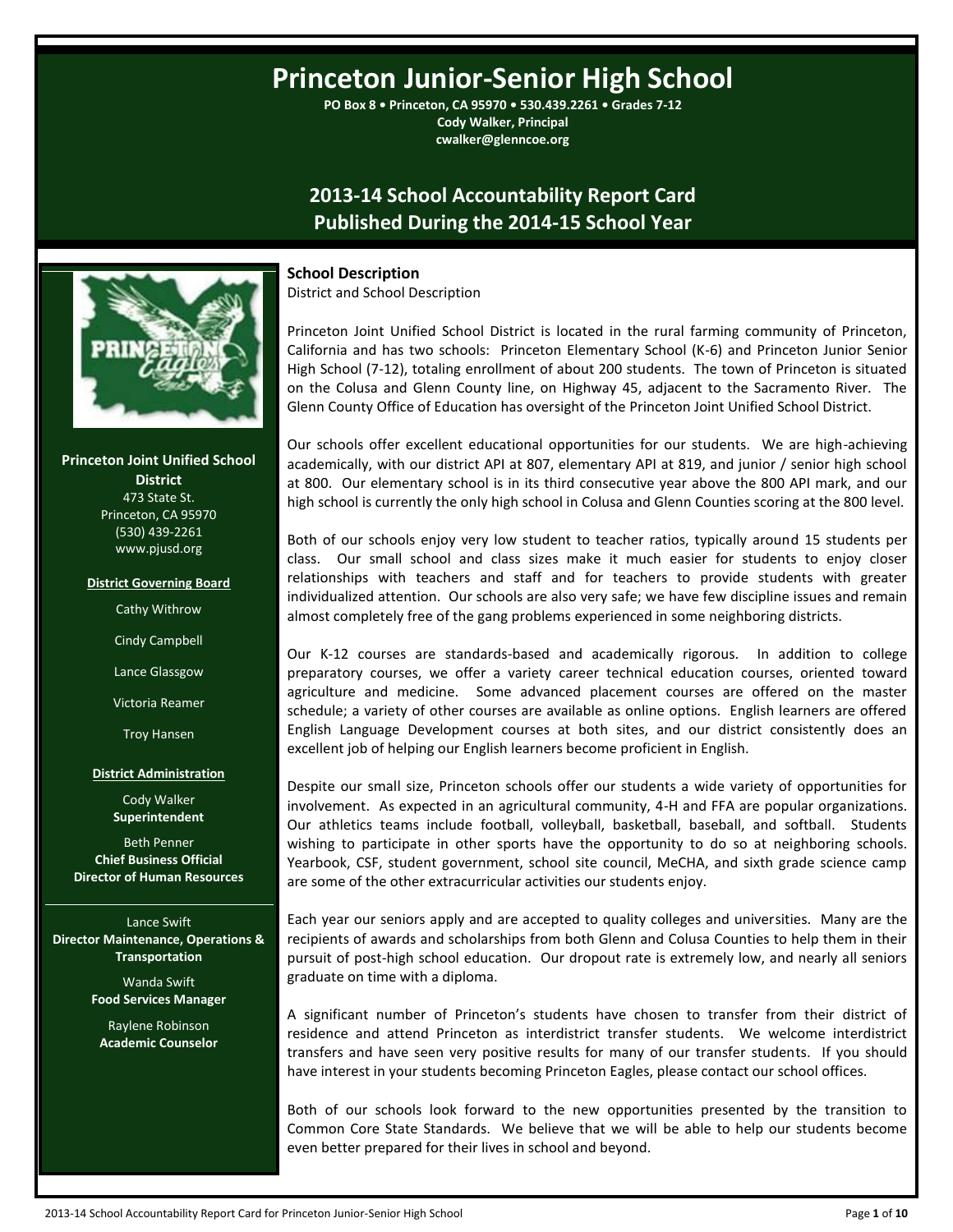#### **School Mission**

The mission of Princeton High School, an ethnically diverse, rural school that respects individual differences, is to graduate students with the skills and knowledge to be lifelong learners, transition to higher education or the workplace and become productive members of society. The implementation of a rigorous, dynamic, academic and career-technical curriculum will address career paths that will integrate technology, and be delivered in a partnership between an effective staff and the community.

#### **About the SARC**

Every school in California is required by state law to publish a School Accountability Report Card (SARC), by February 1 of each year. The SARC contains information about the condition and performance of each California public school. Under the Local Control Funding Formula (LCFF) all local educational agencies (LEAs) are required to prepare a Local Control Accountability Plan (LCAP), which describes how they intend to meet annual school-specific goals for all pupils, with specific activities to address state and local priorities. Additionally, data reported in an LCAP is to be consistent with data reported in the SARC.

- For more information about SARC requirements, see the California Department of Education (CDE) SARC Web page at http://www.cde.ca.gov/ta/ac/sa/.
- View this SARC online at the school and/or LEA Web sites.
- For more information about the LCFF or LCAP, see the CDE LCFF Web page at http://www.cde.ca.gov/fg/aa/lc/.
- For additional information about the school, parents and community members should contact the school at 530.439.2261.

| 2013-14 Student Enrollment by Grade Level       |     |  |  |
|-------------------------------------------------|-----|--|--|
| <b>Number of Students</b><br><b>Grade Level</b> |     |  |  |
| Gr. 7                                           | 12  |  |  |
| Gr. 8                                           | 23  |  |  |
| Gr. 9                                           | 12  |  |  |
| Gr. 10                                          | 19  |  |  |
| Gr. 11                                          | 21  |  |  |
| Gr. 12                                          | 21  |  |  |
| Total                                           | 108 |  |  |

| 2013-14 Student Enrollment by Group     |                                    |  |  |  |
|-----------------------------------------|------------------------------------|--|--|--|
| Group                                   | <b>Percent of Total Enrollment</b> |  |  |  |
| <b>Black or African American</b>        | 0.0                                |  |  |  |
| American Indian or Alaska Native        | 5.6                                |  |  |  |
| Asian                                   | 0.0                                |  |  |  |
| Filipino                                | 0.0                                |  |  |  |
| <b>Hispanic or Latino</b>               | 59.3                               |  |  |  |
| <b>Native Hawaiian/Pacific Islander</b> | 0.0                                |  |  |  |
| White                                   | 35.2                               |  |  |  |
| <b>Two or More Races</b>                | 0.0                                |  |  |  |
| <b>Socioeconomically Disadvantaged</b>  | 74.1                               |  |  |  |
| <b>English Learners</b>                 | 4.6                                |  |  |  |
| <b>Students with Disabilities</b>       | 6.5                                |  |  |  |

#### **A. Conditions of Learning**

#### **State Priority: Basic**

The SARC provides the following information relevant to the Basic State Priority (Priority 1):

- Degree to which teachers are appropriately assigned and fully
- credentialed in the subject area and for the pupils they are teaching;
- Pupils have access to standards-aligned instructional materials; and
- School facilities are maintained in good repair.

| <b>Teacher Credentials</b>                     |           |       |       |  |  |
|------------------------------------------------|-----------|-------|-------|--|--|
| <b>Princeton Junior-Senior High School</b>     | $12 - 13$ | 13-14 | 14-15 |  |  |
| <b>Fully Credentialed</b>                      | 9         | 9     | 8     |  |  |
| <b>Without Full Credential</b>                 | 0         | 0     | 1     |  |  |
| Teaching Outside Subject Area of Competence    | 0         | 0     | O     |  |  |
| <b>Princeton Joint Unified School District</b> | $12 - 13$ | 13-14 | 14-15 |  |  |
| <b>Fully Credentialed</b>                      |           |       | 14    |  |  |
| <b>Without Full Credential</b>                 |           |       | 1     |  |  |
| Teaching Outside Subject Area of Competence    |           |       |       |  |  |

| Teacher Misassignments and Vacant Teacher Positions at this School     |  |  |  |  |  |
|------------------------------------------------------------------------|--|--|--|--|--|
| <b>Princeton Junior-Senior High</b><br>$12 - 13$<br>$13 - 14$<br>14-15 |  |  |  |  |  |
| Teachers of English Learners                                           |  |  |  |  |  |
| <b>Total Teacher Misassignments</b>                                    |  |  |  |  |  |
| <b>Vacant Teacher Positions</b>                                        |  |  |  |  |  |

"Misassignments" refers to the number of positions filled by teachers who lack legal authorization to teach that grade level, subject area, student group, etc. Total Teacher Misassignments includes the number of Misassignments of Teachers of English Learners.

#### **Core Academic Classes Taught by Highly Qualified Teachers**

| 2013-14 Percent of Classes In Core Academic Subjects<br><b>Core Academic Classes Taught by Highly Qualified Teachers</b>                       |        |      |  |  |  |
|------------------------------------------------------------------------------------------------------------------------------------------------|--------|------|--|--|--|
| <b>Not Taught by Highly</b><br><b>Taught by Highly</b><br><b>Location of Classes</b><br><b>Qualified Teachers</b><br><b>Qualified Teachers</b> |        |      |  |  |  |
| This School                                                                                                                                    | 100.00 | 0.00 |  |  |  |
| <b>Districtwide</b>                                                                                                                            |        |      |  |  |  |
| All Schools                                                                                                                                    | 100.00 | 0.00 |  |  |  |
| <b>High-Poverty Schools</b>                                                                                                                    | 100.00 | 0.00 |  |  |  |
| <b>Low-Poverty Schools</b>                                                                                                                     | 0.00   | 0.00 |  |  |  |

High-poverty schools are defined as those schools with student eligibility of approximately 40 percent or more in the free and reduced price meals program. Low-poverty schools are those with student eligibility of approximately 39 percent or less in the free and reduced price meals program.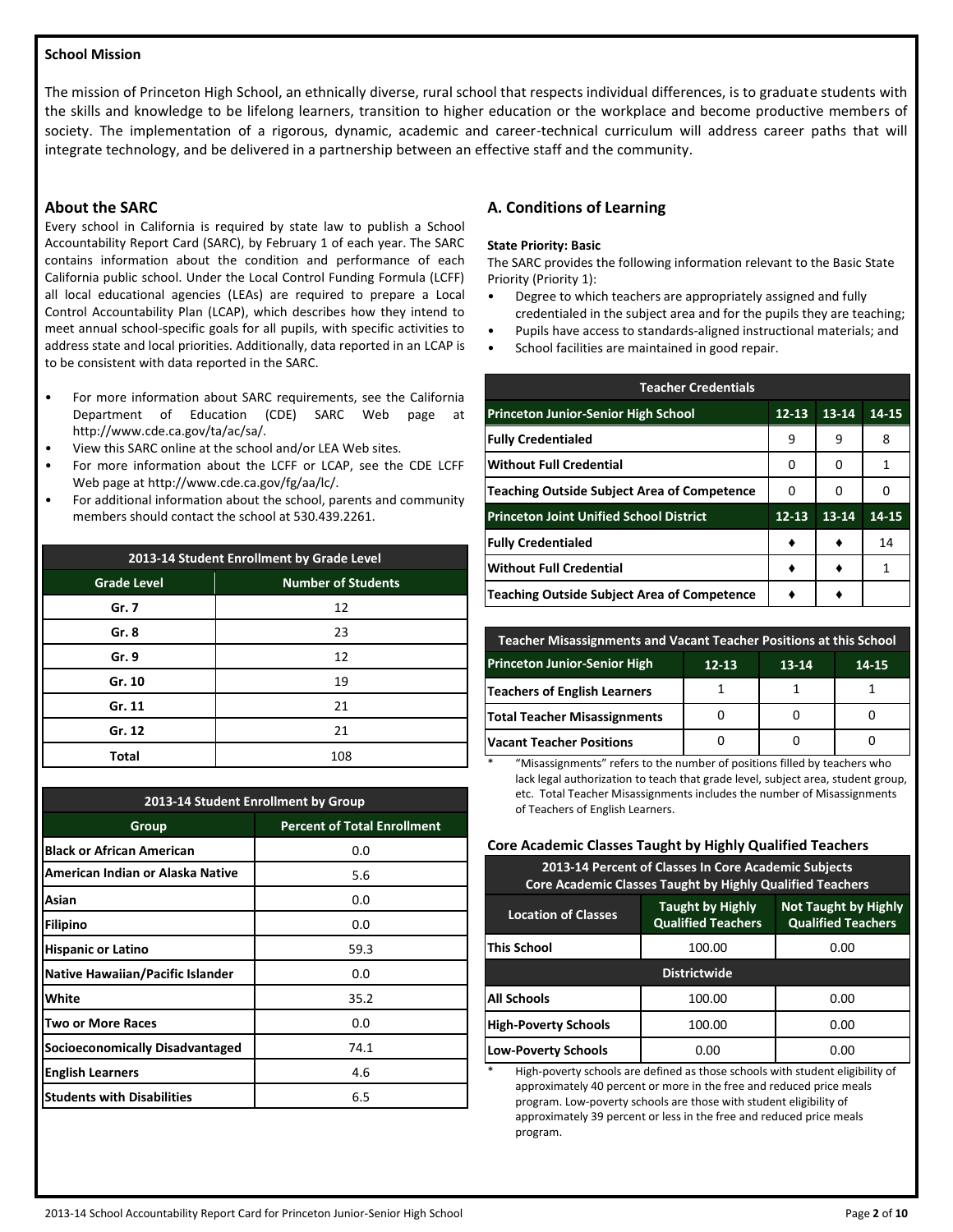| <b>Textbooks and Instructional Materials</b><br>Year and month in which data were collected: December 2014                                             |           |                                                               |  |  |  |
|--------------------------------------------------------------------------------------------------------------------------------------------------------|-----------|---------------------------------------------------------------|--|--|--|
| <b>Core Curriculum Area</b>                                                                                                                            |           | <b>Textbooks and Instructional Materials/Year of Adoption</b> |  |  |  |
| <b>Reading/Language Arts</b><br>The textbooks listed are from most recent adoption:<br>Percent of students lacking their own assigned textbook:        | Yes<br>0% | 7th-8th 4-22-2010<br>9th-12th 7-21-2011                       |  |  |  |
| <b>Mathematics</b><br>The textbooks listed are from most recent adoption:<br>Percent of students lacking their own assigned textbook:                  | Yes<br>0% | Pre-Alg 8-16-2006<br>Algebra 18-16-2007                       |  |  |  |
| <b>Science</b><br>The textbooks listed are from most recent adoption:<br>Percent of students lacking their own assigned textbook:                      | Yes<br>0% | Chemistry 12-18-2008<br>Modern Biology                        |  |  |  |
| <b>History-Social Science</b><br>The textbooks listed are from most recent adoption:<br>Percent of students lacking their own assigned textbook:       | Yes<br>0% | Various texts and adoptions                                   |  |  |  |
| <b>Foreign Language</b><br>The textbooks listed are from most recent adoption:<br>Percent of students lacking their own assigned textbook:             | Yes<br>0% | Spanish   & II 5-19-2004                                      |  |  |  |
| <b>Health</b><br>The textbooks listed are from most recent adoption:<br>Percent of students lacking their own assigned textbook:                       | Yes<br>0% | <b>Glencoe Teen Health</b><br>10-18-2006                      |  |  |  |
| <b>Science Laboratory Equipment</b><br>The textbooks listed are from most recent adoption:<br>Percent of students lacking their own assigned textbook: | 0%        | Ongoing as needed                                             |  |  |  |

#### **School Facility Conditions and Planned Improvements (Most Recent Year)**

The district takes great efforts to ensure that all schools are clean, safe, and functional through proper facilities maintenance and campus supervision. Ongoing maintenance and campus improvements ensure facilities remain up to date and provide adequate space for students and staff. District maintenance and site custodial staff ensures that the repairs necessary to keep the school in good condition are completed in a timely manner. A work order process is used by school and district staff to communicate non-routine maintenance requests. Every morning before school begins a custodian inspects facilities for safety hazards or other conditions that need attention prior to students and staff entering school grounds. Two custodians are assigned to PHS.

The custodians are responsible for: Grounds keeping Restrooms Cafeteria Cleanup/Setup Office Area Cleaning

Restrooms are checked throughout the day for cleanliness and subsequently cleaned as needed. The Director of Maintenance and Operations communicates daily with the Superintendent and custodial staff concerning maintenance and school safety issues.

The district Director of Maintenance & Operations does an annual inspection of all sites in accordance with Education Code §17592.72(c) (1). The most recent report took place on December 22, 2014. The inspection tool is on file and available for review at the district office.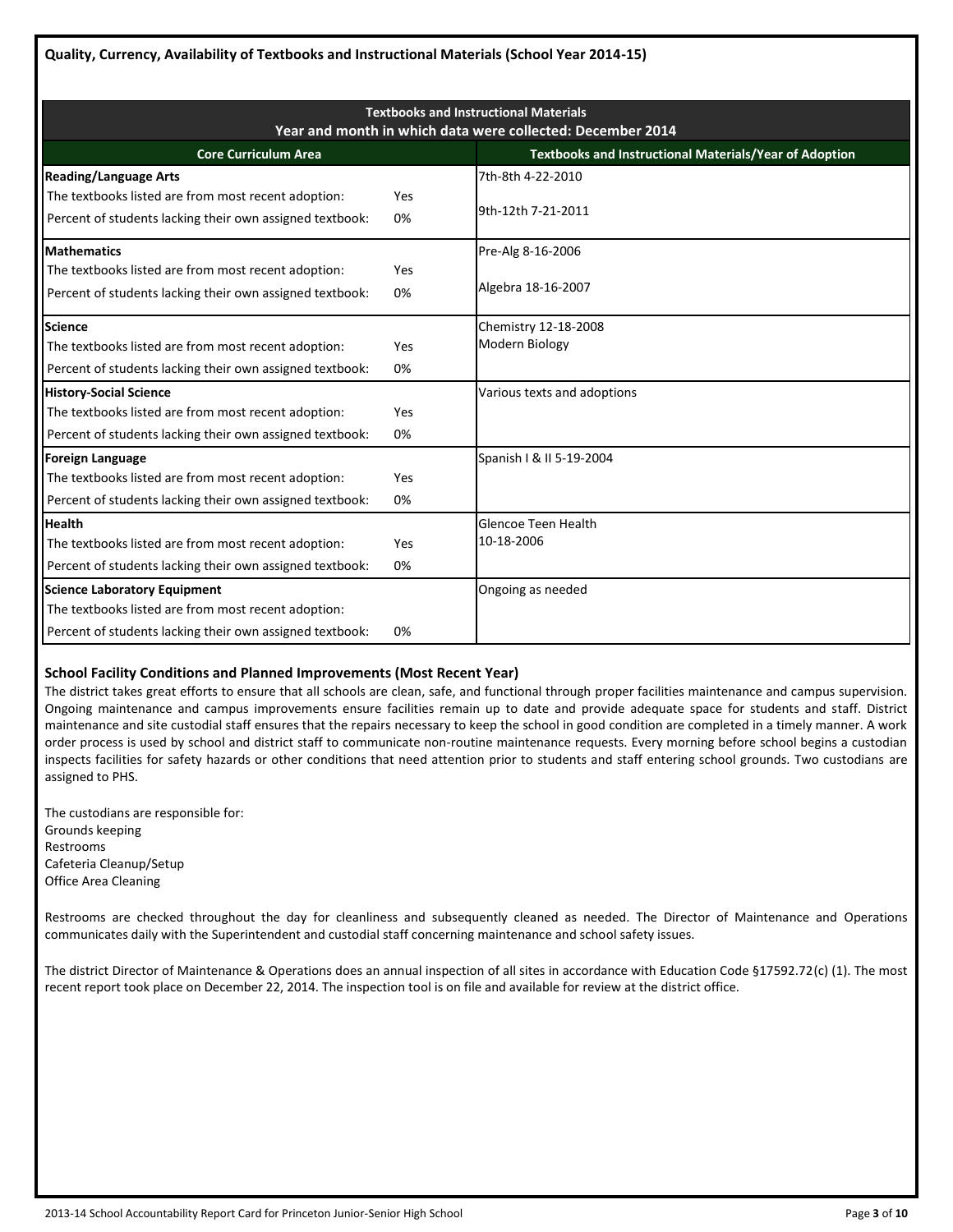| <b>School Facility Good Repair Status (Most Recent Year)</b><br>Year and month in which data were collected: 12/22/14 |                  |                                 |                      |                                               |                                |
|-----------------------------------------------------------------------------------------------------------------------|------------------|---------------------------------|----------------------|-----------------------------------------------|--------------------------------|
| <b>System Inspected</b>                                                                                               |                  |                                 | <b>Repair Status</b> |                                               | <b>Repair Needed and</b>       |
|                                                                                                                       | Good             |                                 | Fair                 | Poor                                          | <b>Action Taken or Planned</b> |
| Systems:<br>Gas Leaks, Mechanical/HVAC, Sewer                                                                         | [X]              | $\Box$                          |                      | $\left[ \begin{array}{c} \end{array} \right]$ |                                |
| Interior:<br><b>Interior Surfaces</b>                                                                                 | [X]              | $\begin{bmatrix} \end{bmatrix}$ |                      | $\begin{bmatrix} \end{bmatrix}$               |                                |
| <b>Cleanliness:</b><br>Overall Cleanliness, Pest/ Vermin Infestation                                                  | [X]              | $\left[ \quad \right]$          |                      | $\left[ \quad \right]$                        |                                |
| <b>Electrical:</b><br>Electrical                                                                                      | [X]              | $\left[ \ \right]$              |                      | $\left[ \ \right]$                            |                                |
| <b>Restrooms/Fountains:</b><br>Restrooms, Sinks/ Fountains                                                            | [X]              | $\begin{bmatrix} \end{bmatrix}$ |                      | $\left[ \quad \right]$                        |                                |
| Safety:<br>Fire Safety, Hazardous Materials                                                                           | [X]              | $\lceil$ $\rceil$               |                      | $\lceil$ $\rceil$                             |                                |
| Structural:<br><b>Structural Damage, Roofs</b>                                                                        | [X]              | $\begin{bmatrix} \end{bmatrix}$ |                      | $\begin{bmatrix} \end{bmatrix}$               |                                |
| External:<br>Playground/School Grounds, Windows/Doors/Gates/Fences                                                    | [X]              | $\begin{bmatrix} \end{bmatrix}$ |                      | $\begin{bmatrix} \end{bmatrix}$               |                                |
| <b>Overall Rating</b>                                                                                                 | <b>Exemplary</b> | Good                            | Fair                 | Poor                                          |                                |
|                                                                                                                       |                  | [X]                             |                      | $\lceil \ \rceil$                             |                                |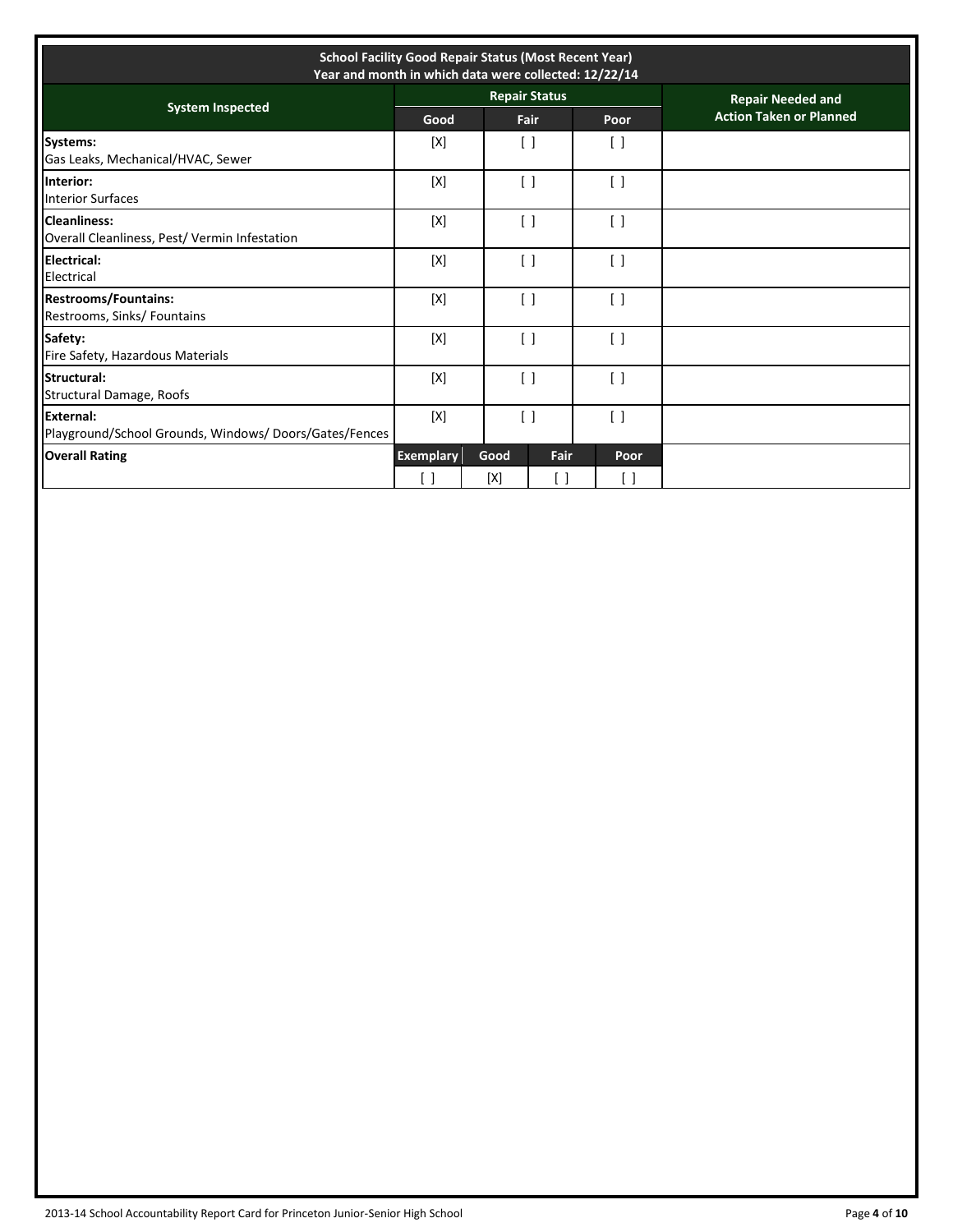#### **B. Pupil Outcomes**

#### **State Priority: Pupil Achievement**

The SARC provides the following information relevant to the Pupil Achievement State Priority (Priority 4):

- Statewide assessments (i.e., California Assessment of Student Performance and Progress and its successor the Standardized Testing and Reporting Program);
- The Academic Performance Index; and
- The percentage of pupils who have successfully completed courses that satisfy the requirements for entrance to the University of California and the California State University, or career technical education sequences or programs of study.

| <b>CAASPP Results for All Students - Three-Year Comparison</b> |                                                                                                     |         |  |                   |                                                       |    |    |              |    |
|----------------------------------------------------------------|-----------------------------------------------------------------------------------------------------|---------|--|-------------------|-------------------------------------------------------|----|----|--------------|----|
|                                                                | Percent of Students Scoring at Proficient or Advanced<br>(meeting or exceeding the state standards) |         |  |                   |                                                       |    |    |              |    |
| <b>Subject</b>                                                 | <b>School</b>                                                                                       |         |  | <b>District</b>   |                                                       |    |    | <b>State</b> |    |
|                                                                |                                                                                                     |         |  |                   | 11-12 12-13 13-14 11-12 12-13 13-14 11-12 12-13 13-14 |    |    |              |    |
| <b>Science</b>                                                 |                                                                                                     | 61   76 |  | $55 \mid 62 \mid$ | 60                                                    | 54 | 60 | 59           | 60 |

Science (grades 5, 8, and 10) assessments include California Standards Tests (CSTs), California Modified Assessment (CMA), and California Alternate Performance Assessment (CAPA). Scores are not shown when the number of students tested is ten or less, either because the number of students in this category is too small for statistical accuracy or to protect student privacy.

#### **STAR Results for All Students - Three-Year Comparison**

|                | <b>Percent of Students Scoring at Proficient or Advanced</b><br>(meeting or exceeding the state standards) |    |    |                 |                                     |    |              |           |           |
|----------------|------------------------------------------------------------------------------------------------------------|----|----|-----------------|-------------------------------------|----|--------------|-----------|-----------|
| <b>Subject</b> | <b>School</b>                                                                                              |    |    | <b>District</b> |                                     |    | <b>State</b> |           |           |
|                | $10 - 11$                                                                                                  |    |    |                 | 11-12 12-13 10-11 11-12 12-13 10-11 |    |              | $11 - 12$ | $12 - 13$ |
| <b>ELA</b>     | 36                                                                                                         | 57 | 60 | 43              | 59                                  | 61 | 54           | 56        | 55        |
| Math           | 19                                                                                                         | 24 | 29 | 37              | 43                                  | 43 | 49           | 50        | 50        |
| <b>HSS</b>     | 44                                                                                                         | 37 | 49 | 44              | 37                                  | 49 | 48           | 49        | 49        |

STAR Program was last administered in 2012-13. Percentages are not calculated when the number of students tested is ten or less, either because the number of students in this category is too small for statistical accuracy or to protect student privacy.

| Academic Performance Index Ranks - Three-Year Comparison |                               |  |  |  |  |  |
|----------------------------------------------------------|-------------------------------|--|--|--|--|--|
| <b>API Rank</b>                                          | 2010-11<br>2011-12<br>2012-13 |  |  |  |  |  |
| <b>Statewide</b>                                         |                               |  |  |  |  |  |
| Similar Schools                                          |                               |  |  |  |  |  |

For 2014 and subsequent years, the statewide and similar schools ranks will no longer be produced.

| Grade | 2013-14 Percent of Students Meeting Fitness Standards |      |      |  |  |  |
|-------|-------------------------------------------------------|------|------|--|--|--|
| Level | 4 of 6<br>$5$ of 6<br>6 of 6                          |      |      |  |  |  |
|       |                                                       | 38.5 | 30.8 |  |  |  |

Percentages are not calculated when the number of students tested is ten or less, either because the number of students in this category is too small for statistical accuracy or to protect student privacy.

| 2013-14 CAASPP Results by Student Group                        |                                                                        |  |  |
|----------------------------------------------------------------|------------------------------------------------------------------------|--|--|
| Group                                                          | <b>Percent of Students Scoring at</b><br><b>Proficient or Advanced</b> |  |  |
|                                                                | Science (grades 5, 8, and 10)                                          |  |  |
| All Students in the LEA                                        | 54                                                                     |  |  |
| All Student at the School                                      | 55                                                                     |  |  |
| Male                                                           | 50                                                                     |  |  |
| Female                                                         | 59                                                                     |  |  |
| <b>Black or African American</b>                               |                                                                        |  |  |
| American Indian or Alaska Native                               |                                                                        |  |  |
| Asian                                                          |                                                                        |  |  |
| <b>Filipino</b>                                                |                                                                        |  |  |
| <b>Hispanic or Latino</b>                                      | 45                                                                     |  |  |
| Native Hawaiian/Pacific Islander                               |                                                                        |  |  |
| White                                                          | 71                                                                     |  |  |
| <b>Two or More Races</b>                                       |                                                                        |  |  |
| <b>Socioeconomically Disadvantaged</b>                         | 56                                                                     |  |  |
| <b>English Learners</b>                                        |                                                                        |  |  |
| <b>Students with Disabilities</b>                              |                                                                        |  |  |
| <b>Students Receiving Migrant</b><br><b>Education Services</b> |                                                                        |  |  |

CAASPP includes science assessments (CSTs, CMA, and CAPA) in grades 5, 8, and 10. Scores are not shown when the number of students tested is ten or less, either because the number of students in this category is too small for statistical accuracy or to protect student privacy.

| API Growth by Student Group - Three-Year Comparison |                          |       |           |  |
|-----------------------------------------------------|--------------------------|-------|-----------|--|
|                                                     | <b>Actual API Change</b> |       |           |  |
| Group                                               | $10 - 11$                | 11-12 | $12 - 13$ |  |
| All Students at the School                          | $-23$                    | 89    | 17        |  |
| <b>Black or African American</b>                    |                          |       |           |  |
| American Indian or Alaska Native                    |                          |       |           |  |
| Asian                                               |                          |       |           |  |
| <b>Filipino</b>                                     |                          |       |           |  |
| <b>Hispanic or Latino</b>                           |                          | 104   | 3         |  |
| <b>Native Hawaiian/Pacific Islander</b>             |                          |       |           |  |
| White                                               |                          |       |           |  |
| <b>Two or More Races</b>                            |                          |       |           |  |
| Socioeconomically Disadvantaged                     | $-14$                    | 108   | 14        |  |
| <b>English Learners</b>                             |                          |       |           |  |
| <b>Students with Disabilities</b>                   |                          |       |           |  |

"N/D" means that no data were available to the CDE or LEA to report. "B" means the school did not have a valid API Base and there is no Growth or target information. "C" means the school had significant demographic changes and there is no Growth or target information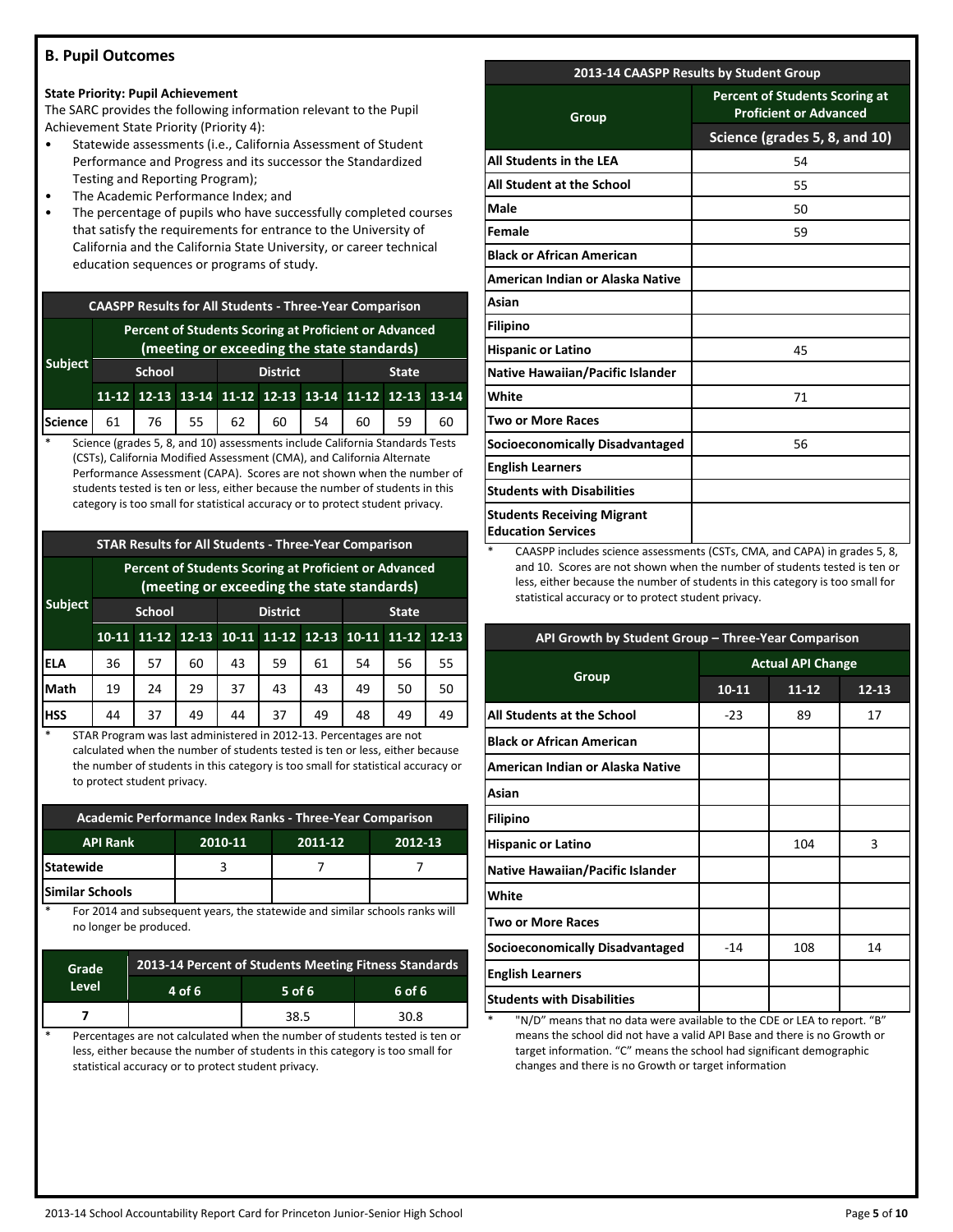#### **C. Engagement**

#### **State Priority: Parental Involvement**

The SARC provides the following information relevant to the Parental Involvement State Priority (Priority 3):

• Efforts the school district makes to seek parent input in making decisions for the school district and each schoolsite.

#### **Opportunities for Parental Involvement**

Parents are encouraged to become involved in their student's school by volunteering in the classroom, participating in a decision-making group, or simply attending school events. Parents can stay informed on upcoming events and school activities through the school web site, the school marquee, and flyers. Contact our district office at (530) 439-2261 for more information on how to become involved in your student's school.

Opportunities to Volunteer:

- Chaperone
- Fundraising
- **Committees**
- School Site Council
- WASC Team
- Migrant Parent Advisory Committee
- School Activities
- Back to School Night
- Open House
- Athletics & Transportation
- Class Community Project Activities
- Field trips

#### **State Priority: School Climate**

The SARC provides the following information relevant to the School Climate State Priority (Priority 6):

- Pupil suspension rates;
- Pupil expulsion rates; and
- Other local measures on the sense of safety.

#### **School Safety Plan**

The School Safety Plan is reviewed, updated, and discussed with school faculty annually. The plan establishes and defines procedures/guidelines for the safe and orderly response to earthquakes, fires, floods, intruders, and other emergency disasters. It outlines the protocol for teachers and staff, including the use of telephone trees. The Safety Plan also contains the numbers for each agency that should be contacted in the event of an emergency. To prepare our students and staff for potential disasters and in according law, all schools in the Princeton Joint Unified School District routinely participates in simulated emergency preparedness drills. Each year, there are safety checks by the state Fire Marshall as well as by our insurance carrier. The District is mandated to correct any safety deficiencies. We do all we can to ensure the safety of our students, staff, and community at large. To ensure safety on campus, supervisors or administrators routinely monitor appropriate behavior Campus supervisors are assigned to monitor appropriate behavior, and to ensure that all people are authorized to be on school property, all visitors must sign in when entering the campus. Our student discipline handbook is updated annually and shared with each student during a pre-selected period at the beginning of each school year. This helps to ensure that all students are aware of behavior expectation and consequences; a copy is then mailed home to all parents/guardians. The District offers first aid training each year. Although all staff is encouraged to attend, it is mandatory training for all coaches and health aides.

For more information or to view the School Safety Plan, contact the District Office at (530) 439-2261.

| <b>Suspensions and Expulsions</b> |           |           |       |  |  |
|-----------------------------------|-----------|-----------|-------|--|--|
| <b>School</b>                     | $11 - 12$ | $12 - 13$ | 13-14 |  |  |
| <b>Suspensions Rate</b>           | 0.0       | 5.5       | 4.6   |  |  |
| <b>Expulsions Rate</b>            | 0.0       | 1.6       | 0.9   |  |  |
| <b>District</b>                   | $11 - 12$ | $12 - 13$ | 13-14 |  |  |
| <b>Suspensions Rate</b>           | 0.0       | 5.0       | 3.1   |  |  |
| <b>Expulsions Rate</b>            | 0.0       | 0.9       | 0.5   |  |  |
| <b>State</b>                      | $11 - 12$ | $12 - 13$ | 13-14 |  |  |
| <b>Suspensions Rate</b>           | 5.7       | 5.1       | 4.4   |  |  |
| <b>Expulsions Rate</b>            | 0.1       | 0.1       | 0.1   |  |  |

The rate of suspensions and expulsions is calculated by dividing the total number of incidents by the total enrollment x 100.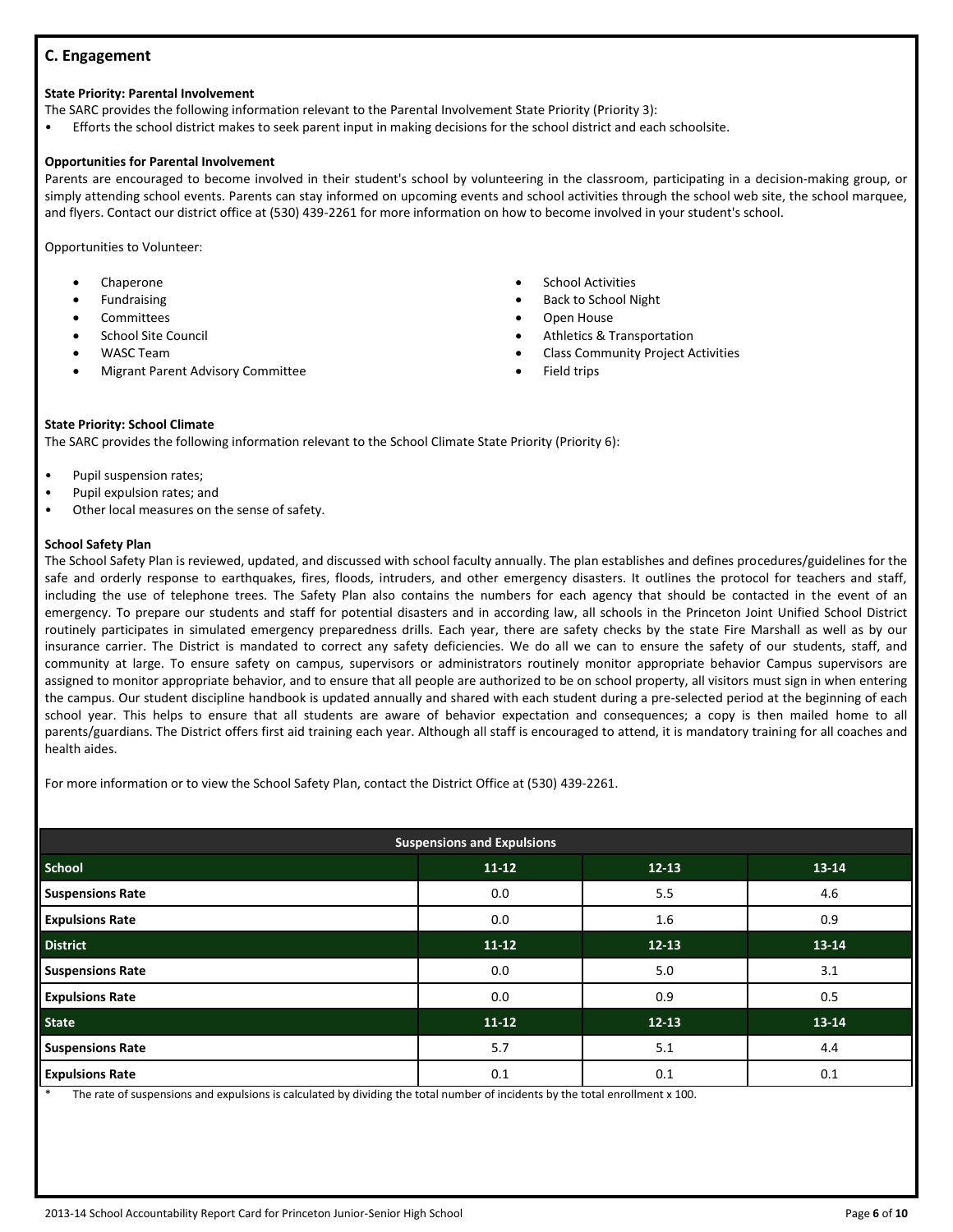#### **D. Other SARC Information**

The information in this section is required to be in the SARC but is not included in the state priorities for LCFF.

| 2013-14 Adequate Yearly Progress Overall and by Criteria |  |  |  |  |
|----------------------------------------------------------|--|--|--|--|
| <b>School</b><br><b>AYP Criteria</b><br><b>District</b>  |  |  |  |  |
| Made AYP Overall                                         |  |  |  |  |
| Met Participation Rate: English-Language Arts            |  |  |  |  |
| <b>Met Participation Rate: Mathematics</b>               |  |  |  |  |
| Met Percent Proficient: English-Language Arts            |  |  |  |  |
| Met Percent Proficient: Mathematics                      |  |  |  |  |
| lMet API Criteria                                        |  |  |  |  |

| 2014-15 Federal Intervention Program                 |           |           |  |  |
|------------------------------------------------------|-----------|-----------|--|--|
| <b>District</b><br><b>Indicator</b><br><b>School</b> |           |           |  |  |
| <b>Program Improvement Status</b>                    | Not in PI | Not In PI |  |  |
| <b>First Year of Program Improvement</b>             |           |           |  |  |
| Year in Program Improvement                          |           |           |  |  |
| Number of Schools Currently in Program Improvement   |           |           |  |  |
| Percent of Schools Currently in Program Improvement  | 0.0       |           |  |  |

DW (determination waiver) indicates that the PI status of the school was carried over from the prior year in accordance with the flexibility granted through the federal waiver process.

| <b>Academic Counselors and Other Support Staff at this School</b> |                                                    |  |  |
|-------------------------------------------------------------------|----------------------------------------------------|--|--|
| <b>Number of Full-Time Equivalent (FTE)</b>                       |                                                    |  |  |
| <b>Academic Counselor</b>                                         | .75                                                |  |  |
| <b>Counselor (Social/Behavioral or Career Development)</b>        | O                                                  |  |  |
| Library Media Teacher (Librarian)                                 | 0                                                  |  |  |
| Library Media Services Staff (Paraprofessional)                   | O                                                  |  |  |
| Psychologist                                                      | 0                                                  |  |  |
| <b>Social Worker</b>                                              | 0                                                  |  |  |
| <b>Nurse</b>                                                      | O                                                  |  |  |
| Speech/Language/Hearing Specialist<br>O                           |                                                    |  |  |
| <b>Resource Specialist</b><br>ŋ                                   |                                                    |  |  |
| Other<br>ŋ                                                        |                                                    |  |  |
|                                                                   | <b>Average Number of Students per Staff Member</b> |  |  |
| <b>Academic Counselor</b><br>156                                  |                                                    |  |  |

One Full Time Equivalent (FTE) equals one staff member working full time; one FTE could also represent two staff members who each work 50 percent of full time.

## **Average Class Size and Class Size Distribution Average Class Size Number of Classrooms\* 1-20 21-32 33+ Grade 12 13 14 12 13 14 12 13 14 12 13 14 English |** 13.6 | 13 | 12 | 9 | 13 | 13 | 0 | | | 0 **Math** | 10.5 | 9 | 8 | 11 | 14 | 15 | 0 | | | 0 **Science | 14.6 | 13 | 14 | 5 | 6 | 5 | 0 | | 1 | 0 SS** | 17.6 | 19 | 19 | 5 | 5 | 4 | 0 | 1 | 1 | 0

Number of classes indicates how many classrooms fall into each size category (a range of total students per classroom). At the secondary school level, this information is reported by subject area rather than grade level.

| FY 2012-13 Teacher and Administrative Salaries |                                  |                                                                         |  |  |
|------------------------------------------------|----------------------------------|-------------------------------------------------------------------------|--|--|
| <b>Category</b>                                | <b>District</b><br><b>Amount</b> | <b>State Average for</b><br><b>Districts In Same</b><br><b>Category</b> |  |  |
| <b>Beginning Teacher Salary</b>                | \$39,899                         | \$38,152                                                                |  |  |
| <b>Mid-Range Teacher Salary</b>                | \$46,677                         | \$55,573                                                                |  |  |
| <b>Highest Teacher Salary</b>                  | \$67,021                         | \$71,908                                                                |  |  |
| <b>Average Principal Salary (ES)</b>           | \$0                              | \$87,660                                                                |  |  |
| <b>Average Principal Salary (MS)</b>           | \$0                              | \$92,424                                                                |  |  |
| <b>Average Principal Salary (HS)</b>           | \$0                              | \$93,606                                                                |  |  |
| <b>Superintendent Salary</b>                   | \$101,710                        | \$116,538                                                               |  |  |
| <b>Percent of District Budget</b>              |                                  |                                                                         |  |  |
| <b>Teacher Salaries</b>                        | 33                               | 34                                                                      |  |  |
| <b>Administrative Salaries</b>                 | 9                                | 7                                                                       |  |  |
|                                                |                                  |                                                                         |  |  |

For detailed information on salaries, see the CDE Certificated Salaries & Benefits webpage at www.cde.ca.gov/ds/fd/cs/.

| FY 2012-13 Expenditures Per Pupil and School Site Teacher Salaries |              |                   |                     |                               |  |
|--------------------------------------------------------------------|--------------|-------------------|---------------------|-------------------------------|--|
|                                                                    |              |                   |                     |                               |  |
| Level                                                              | <b>Total</b> | <b>Restricted</b> | <b>Unrestricted</b> | <b>Average Teacher Salary</b> |  |
| <b>School Site</b>                                                 | \$11332      | \$1557            | \$9774              | \$46733                       |  |
| <b>District</b>                                                    |              |                   | \$9774              | \$46733                       |  |
| <b>State</b>                                                       |              |                   | \$4,690             | \$57,912                      |  |
| Percent Difference: School Site/District<br>0.0<br>0.0             |              |                   |                     |                               |  |
| Percent Difference: School Site/ State<br>108.4<br>$-19.3$         |              |                   |                     |                               |  |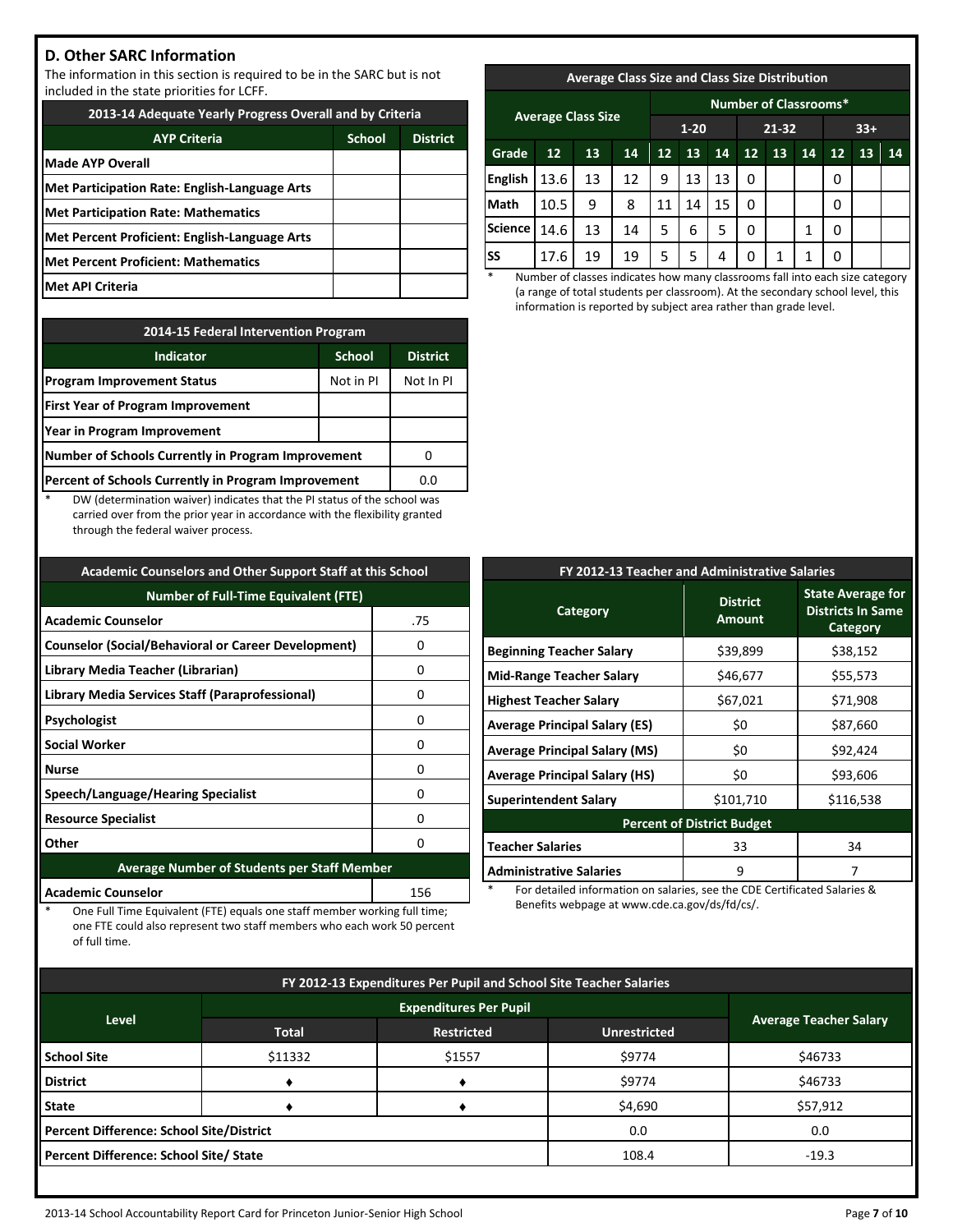#### **Types of Services Funded at Princeton Junior-Senior High School**

Princeton offers before and after school tutoring to students who scored low on the state standards tests or are at risk of retention. A credit recovery class is available for students who need to make up for credit deficiencies. Online classes in a variety of subjects, including AP level, are available to students.

#### **Professional Development provided for Teachers at Princeton Junior-Senior High School**

Training and curriculum development activities at Princeton Junior Senior High School have focused on the California State Content Standards and Frameworks; they are now shifting to a focus on Common Core Standards and Next Generation Science Standards. Professional development activities support adoption of new curriculum, language arts and math curricula, and alignment of curriculum to content standards. Decisions concerning selection of staff development activities are performed by the principal using tools such as teacher input, state assessment results and data analysis to determine the areas in which additional teacher training may enhance classroom instruction and increase student achievement levels. Princeton Elementary continues to offer three (3) paid in-service days annually for staff development. These days are focused on the improvement of student achievement and the development of safe schools. The district also offers ongoing support to new teachers through BTSA (Beginning Teacher Assessment and Support), and all teachers are highly encouraged to attend professional workshops and conferences to hone their skills. The district also devotes up to 6 minimum days that are strictly for collaboration purposes and/or staff development. Classified support staff receives job-related training from department supervisors and the Glenn County Office of Education. Classified employees are also encouraged to seek outside staff development opportunities to enhance job proficiency.

| 2013-14 California High School Exit Examination Grade Ten Results by Student Group |                       |                              |          |                       |                   |                 |
|------------------------------------------------------------------------------------|-----------------------|------------------------------|----------|-----------------------|-------------------|-----------------|
|                                                                                    |                       | <b>English-Language Arts</b> |          | <b>Mathematics</b>    |                   |                 |
| Group                                                                              | <b>Not Proficient</b> | Proficient                   | Advanced | <b>Not Proficient</b> | <b>Proficient</b> | <b>Advanced</b> |
| All Students in the LEA                                                            | 78                    | 6                            | 17       | 61                    | 33                | 6               |
| <b>All Students at the School</b>                                                  | 78                    | 6                            | 17       | 61                    | 33                | 6               |
| Male                                                                               |                       |                              |          |                       |                   |                 |
| Female                                                                             |                       |                              |          |                       |                   |                 |
| <b>Black or African American</b>                                                   |                       |                              |          |                       |                   |                 |
| American Indian or Alaska Native                                                   |                       |                              |          |                       |                   |                 |
| Asian                                                                              |                       |                              |          |                       |                   |                 |
| <b>Filipino</b>                                                                    |                       |                              |          |                       |                   |                 |
| <b>Hispanic or Latino</b>                                                          |                       |                              |          |                       |                   |                 |
| Native Hawaiian/Pacific Islander                                                   |                       |                              |          |                       |                   |                 |
| <b>White</b>                                                                       |                       |                              |          |                       |                   |                 |
| Two or More Races                                                                  |                       |                              |          |                       |                   |                 |
| Socioeconomically Disadvantaged                                                    | 77                    | 8                            | 15       | 54                    | 38                | 8               |
| <b>English Learners</b>                                                            |                       |                              |          |                       |                   |                 |
| <b>Students with Disabilities</b>                                                  |                       |                              |          |                       |                   |                 |
| <b>Students Receiving Migrant Education Services</b>                               |                       |                              |          |                       |                   |                 |

Percentages are not calculated when the number of students tested is ten or less, either because the number of students in this category is too small for statistical accuracy or to protect student privacy.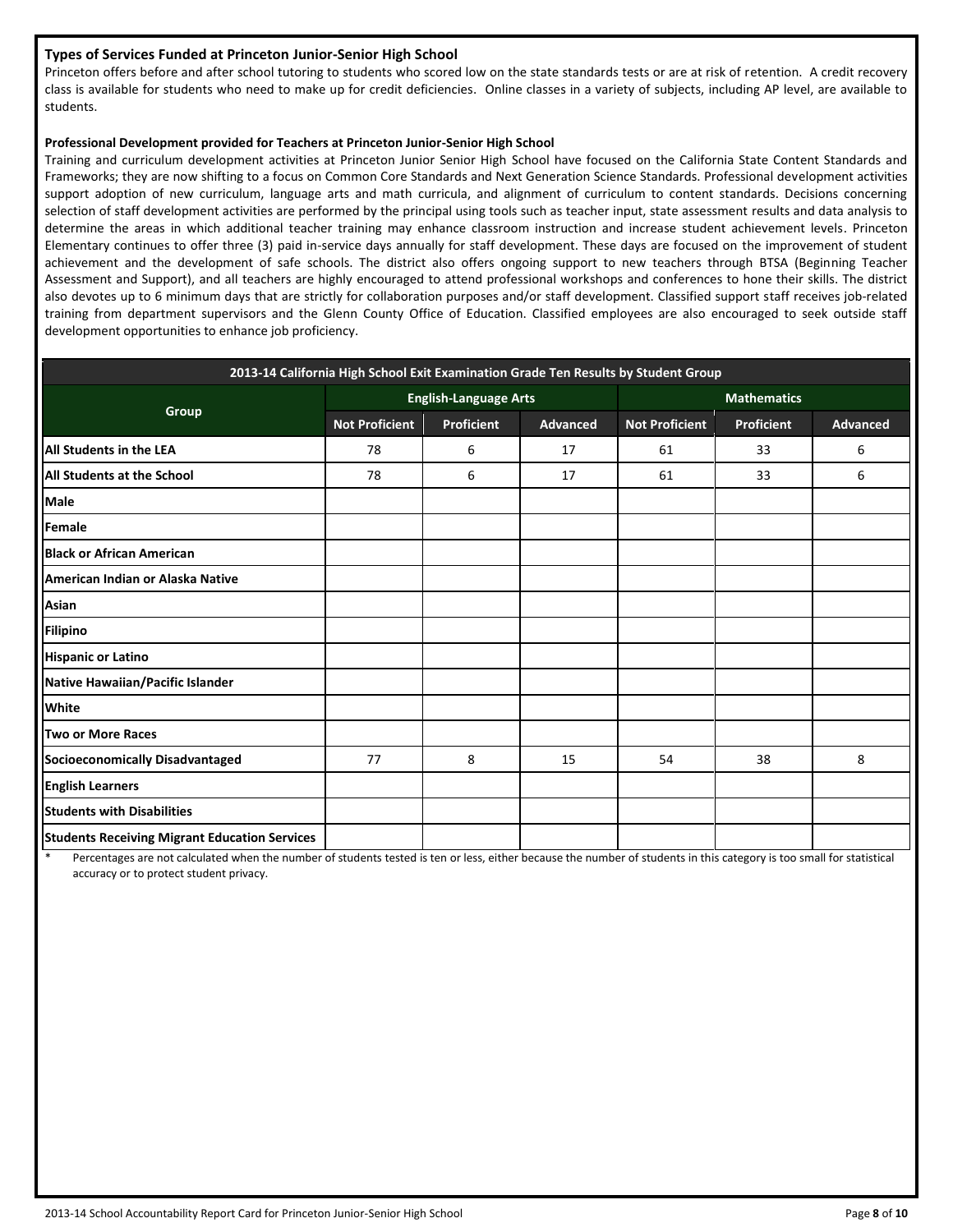| <b>CAHSEE Results for All Students - Three-Year Comparison</b><br>Percent of Students Scoring at Proficient or Advanced |                               |         |         |  |  |  |
|-------------------------------------------------------------------------------------------------------------------------|-------------------------------|---------|---------|--|--|--|
| <b>Princeton Junior-Senior High School</b>                                                                              | 2012-13<br>2011-12<br>2013-14 |         |         |  |  |  |
| <b>English-Language Arts</b>                                                                                            | 41                            | 52      | 22      |  |  |  |
| <b>Mathematics</b>                                                                                                      | 48                            | 43      | 39      |  |  |  |
| <b>Princeton Joint Unified School District</b>                                                                          | 2011-12                       | 2012-13 | 2013-14 |  |  |  |
| <b>English-Language Arts</b>                                                                                            | 41                            | 52      | 22      |  |  |  |
| <b>Mathematics</b>                                                                                                      | 48                            | 43      | 39      |  |  |  |
| <b>California</b>                                                                                                       | 2011-12                       | 2012-13 | 2013-14 |  |  |  |
| <b>English-Language Arts</b>                                                                                            | 56                            | 57      | 56      |  |  |  |
| <b>Mathematics</b>                                                                                                      | 58                            | 60      | 62      |  |  |  |

\* Percentages are not calculated when the number of students tested is ten or less, either because the number of students in this category is too small for statistical accuracy or to protect student privacy.

| <b>Completion of High School Graduation Requirements</b> |                                 |                 |              |  |
|----------------------------------------------------------|---------------------------------|-----------------|--------------|--|
|                                                          | <b>Graduating Class of 2013</b> |                 |              |  |
| Group                                                    | <b>School</b>                   | <b>District</b> | <b>State</b> |  |
| <b>All Students</b>                                      | 88.89                           | 88.89           | 84.56        |  |
| <b>Black or African American</b>                         | 0.00                            | 0.00            | 75.90        |  |
| American Indian or Alaska Native                         | 100.00                          | 100.00          | 77.82        |  |
| Asian                                                    | 0.00                            | 0.00            | 92.94        |  |
| <b>Filipino</b>                                          | 0.00                            | 0.00            | 92.20        |  |
| <b>Hispanic or Latino</b>                                | 84.62                           | 84.62           | 80.83        |  |
| Native Hawaiian/Pacific Islander                         | 0.00                            | 0.00            | 84.06        |  |
| White                                                    | 100.00                          | 100.00          | 90.15        |  |
| <b>Two or More Races</b>                                 | 0.00                            | 0.00            | 89.03        |  |
| <b>Socioeconomically Disadvantaged</b>                   | 83.33                           | 83.33           | 82.58        |  |
| <b>English Learners</b>                                  | 25.00                           | 25.00           | 53.68        |  |
| <b>Students with Disabilities</b>                        | 200.00                          | 200.00          | 60.31        |  |

| <b>Dropout Rate and Graduation Rate</b>                                     |         |             |         |  |  |
|-----------------------------------------------------------------------------|---------|-------------|---------|--|--|
| 2010-11<br>2012-13<br><b>Princeton Junior-Senior High School</b><br>2011-12 |         |             |         |  |  |
| Dropout Rate (1-year)                                                       | 5.0     | 5.0         | 11.8    |  |  |
| <b>Graduation Rate</b>                                                      | 90.00   | 90.00       | 88.24   |  |  |
| <b>Princeton Joint Unified School District</b>                              | 2010-11 | 2011-12     | 2012-13 |  |  |
| Dropout Rate (1-year)                                                       | 5.0     | 5.0         | 16.7    |  |  |
| <b>Graduation Rate</b>                                                      | 90.00   | 90.00       | 83.33   |  |  |
| <b>California</b>                                                           | 2010-11 | $2011 - 12$ | 2012-13 |  |  |
| Dropout Rate (1-year)                                                       | 14.7    | 13.1        | 11.4    |  |  |
| <b>Graduation Rate</b>                                                      | 77.14   | 78.87       | 80.44   |  |  |

| 2013-14 Advanced Placement Courses                                                                               |                                                   |                                                              |  |  |
|------------------------------------------------------------------------------------------------------------------|---------------------------------------------------|--------------------------------------------------------------|--|--|
| <b>Subject</b>                                                                                                   | <b>Number of</b><br><b>AP Courses</b><br>Offered* | <b>Percent of</b><br><b>Students In</b><br><b>AP Courses</b> |  |  |
| <b>Computer Science</b>                                                                                          |                                                   |                                                              |  |  |
| <b>English</b>                                                                                                   |                                                   |                                                              |  |  |
| <b>Fine and Performing Arts</b>                                                                                  |                                                   |                                                              |  |  |
| <b>Foreign Language</b>                                                                                          |                                                   |                                                              |  |  |
| <b>Mathematics</b>                                                                                               |                                                   |                                                              |  |  |
| <b>Science</b>                                                                                                   |                                                   |                                                              |  |  |
| <b>Social Science</b>                                                                                            |                                                   |                                                              |  |  |
| <b>All courses</b>                                                                                               |                                                   |                                                              |  |  |
| where the Market and the second control of the set of the set of the set of the set of the set of the set of the | بالمستورة المسالما                                |                                                              |  |  |

Where there are student course enrollments.

| <b>Courses for University of California (UC)</b><br>and/or California State University (CSU) Admission |         |  |
|--------------------------------------------------------------------------------------------------------|---------|--|
| <b>UC/CSU Course Measure</b>                                                                           | Percent |  |
| 2013-14 Enrollment in Courses Required for<br><b>UC/CSU Admission</b>                                  | 37.65   |  |
| 2012-13 Graduates Who Completed All Courses<br><b>Required for UC/CSU Admission</b>                    | 50.00   |  |

| <b>Career Technical Education Participation</b>                                                                      |                                  |
|----------------------------------------------------------------------------------------------------------------------|----------------------------------|
| <b>Measure</b>                                                                                                       | <b>CTE Program Participation</b> |
| Number of pupils participating in CTE                                                                                | 32                               |
| % of pupils completing a CTE program and earning a high school diploma                                               | 31%                              |
| $\mathbb I$ % of CTE courses sequenced or articulated between the school and institutions of postsecondary education | 0%                               |